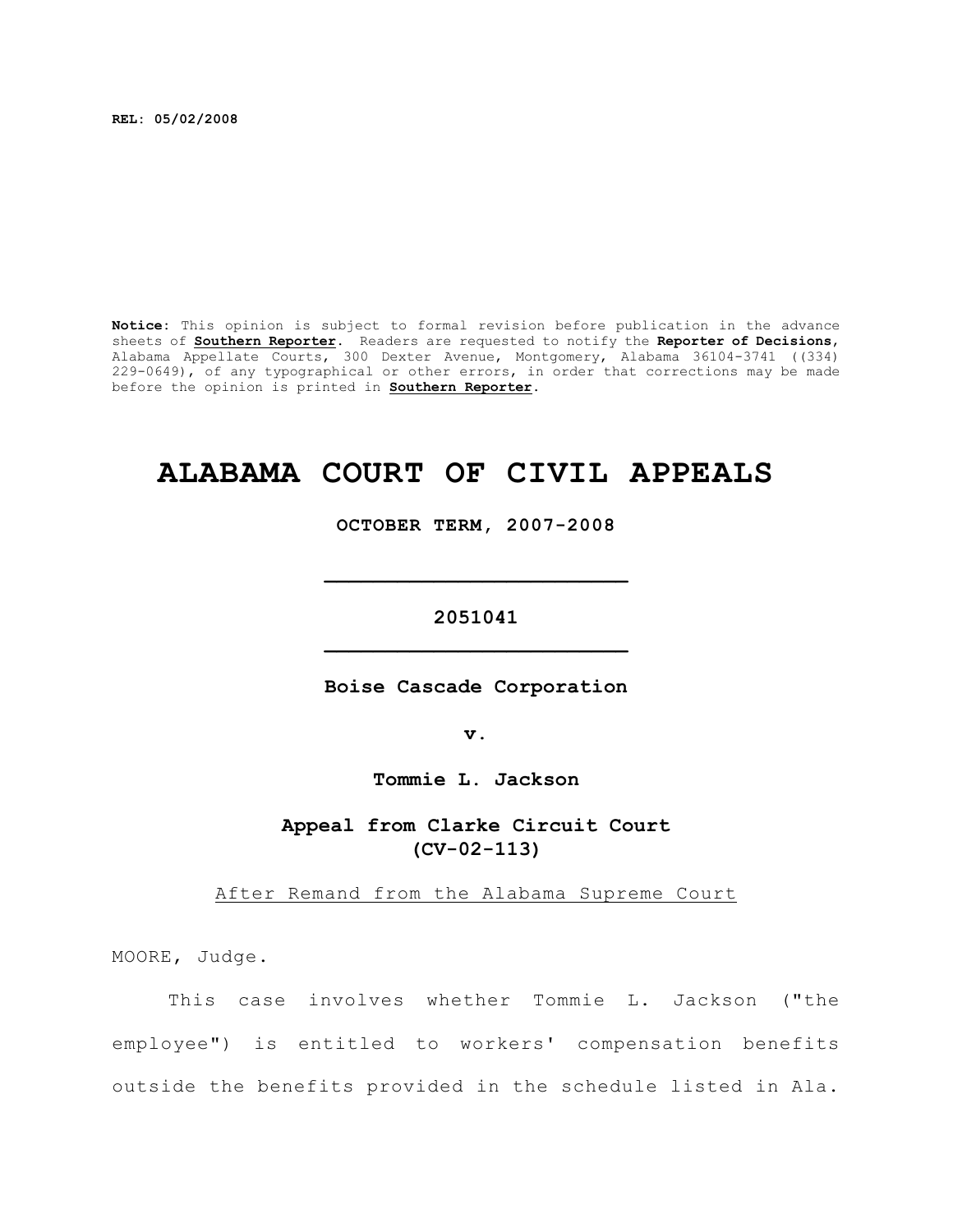Code 1975, § 25-5-57. On original consideration of this case, this court determined that

"the employee may not recover nonscheduled disability benefits in this case on the basis of complaints of back pain in the absence of a showing that the injury to his foot had caused a permanent physical injury to his back."

Boise Cascade Corp. v. Jackson, [Ms. 2051041, May 4, 2007] So. 2d , (Ala. Civ. App. 2007) ("Jackson I"). On certiorari review, our supreme court reversed that decision, essentially holding that there is no "requirement for a permanent physical injury to other parts of the body in order to take the injury out of the schedule ...." Ex parte Jackson, [Ms. 1061180, Nov. 16, 2007] \_\_\_ So. 2d \_\_\_, \_\_\_ (Ala. 2007). The case was remanded "for further proceedings consistent with [the supreme court's] opinion." So. 2d at . Based on that directive, we review again the judgment of the trial court awarding the employee nonscheduled, permanent-total-disability benefits.

In Ex parte Drummond Co., 837 So. 2d 831 (Ala. 2002), the supreme court adopted the following test:

"'[I]f the effects of the loss of the member extend to other parts of the body and interfere with their efficiency, the schedule allowance for the lost member is not exclusive.'"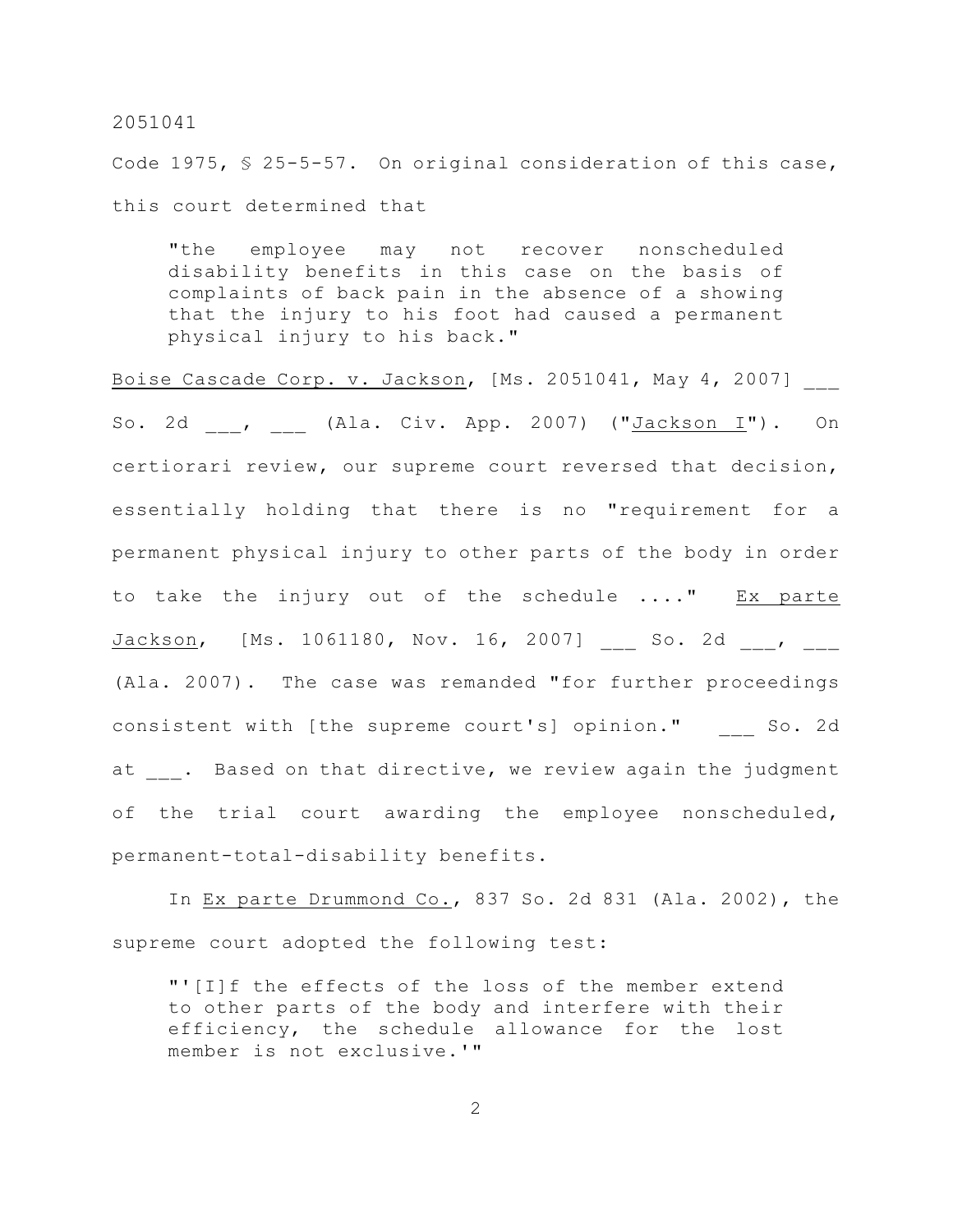837 So. 2d at 834 (quoting 4 Lex K. Larson, Larson's Workers' Compensation Law § 87.02 (2001)). Based on the holding in Ex parte Jackson, supra, in order to prove that the effects of the injury to the scheduled member "extend to other parts of the body and interfere with their efficiency," the employee does not have to prove that the effects actually cause a permanent physical injury to nonscheduled parts of the body. Rather, the employee must prove that the injury to the scheduled member causes pain or other symptoms that render the nonscheduled parts of the body less efficient.

Under Alabama's workers' compensation law, the determination of whether an injury to one part of the body causes symptoms to another part of the body is a question of medical causation. See Honda Mfg. of Alabama, LLC v. Alford, [Ms. 2060127, Oct. 26, 2007] So. 2d , (Ala. Civ. App. 2007). To prove medical causation, the employee must prove that the effects of the scheduled injury, in fact, contribute to the symptoms in the nonscheduled parts of the body. See generally Ex parte Valdez, 636 So. 2d 401, 405 (Ala. 1994). Therefore, in order to decide whether the employee has satisfied the first prong of the Drummond test,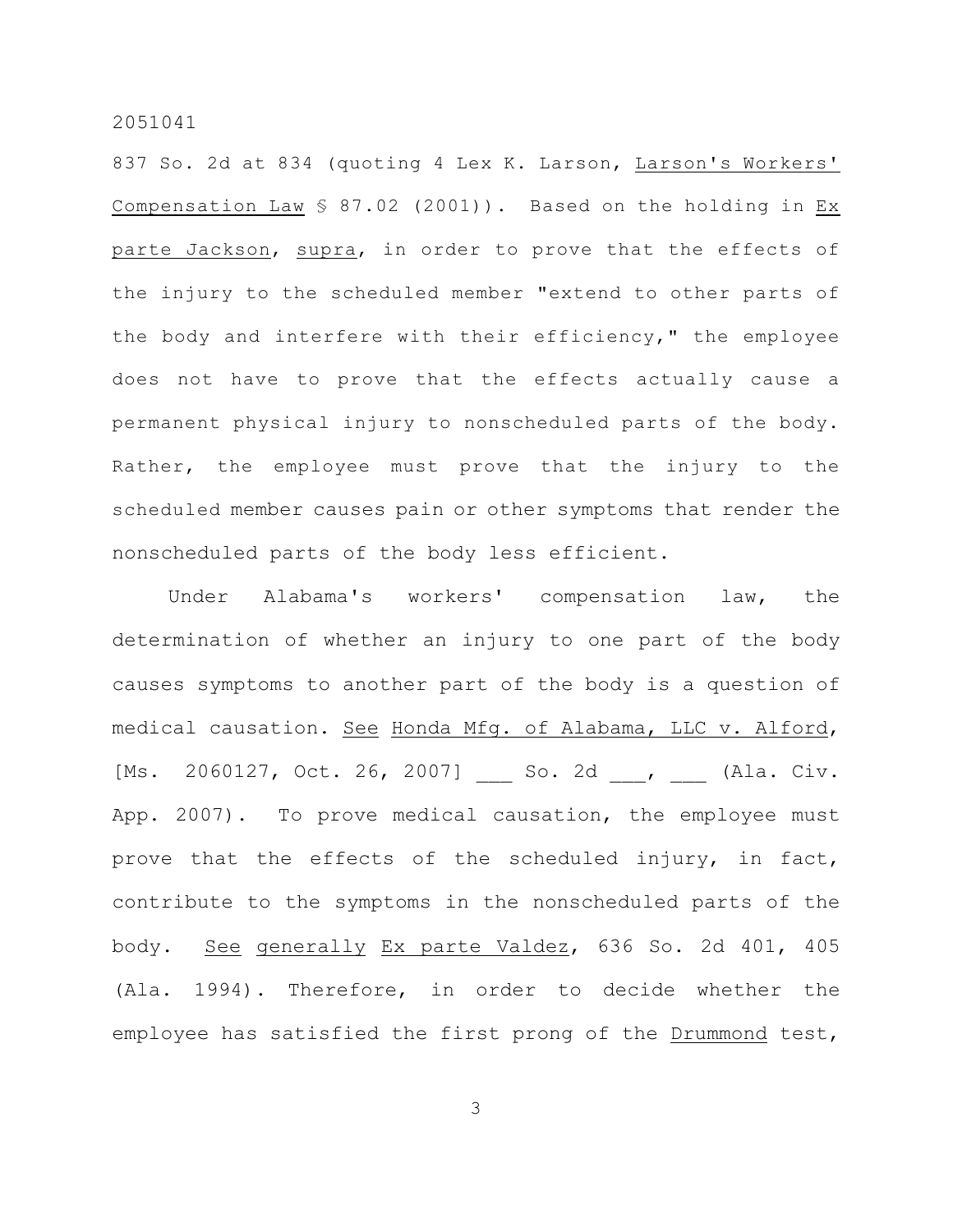we must determine whether substantial evidence supports the trial court's finding that the injury to the employee's foot altered the employee's gait so as to cause pain in the employee's back.<sup>1</sup> See Ala. Code 1975,  $\frac{1}{5}$  25-5-81(e)(2). "Substantial evidence" is "'evidence of such weight and quality that fair-minded persons in the exercise of impartial judgment can reasonably infer the existence of the fact sought to be proved.'" Ex parte Trinity Indus., Inc., 680 So. 2d 262, 268 (Ala. 1996) (quoting West v. Founders Life Assurance Co. of Florida, 547 So. 2d 870, 871 (Ala. 1989)).

We must also determine whether the employee has established the second prong of the Drummond test by adequately proving that the effects of his foot injury have interfered with the efficiency of his back. To "interfere" means "to interpose in a way that hinders or impedes." See Merriam-Webster's Collegiate Dictionary 652 (11th ed. 2003). "Efficiency" refers to effective functioning. Id. at 397. On appeal, we review the record to determine whether the employee

 ${}^{1}$ Although the employee also claims his left-foot injury extended to his left knee, we previously held that any effect on the left knee would not take the case out of the schedule.  $Jackson I$ ,  $S$ o. 2d at  $n.8$ .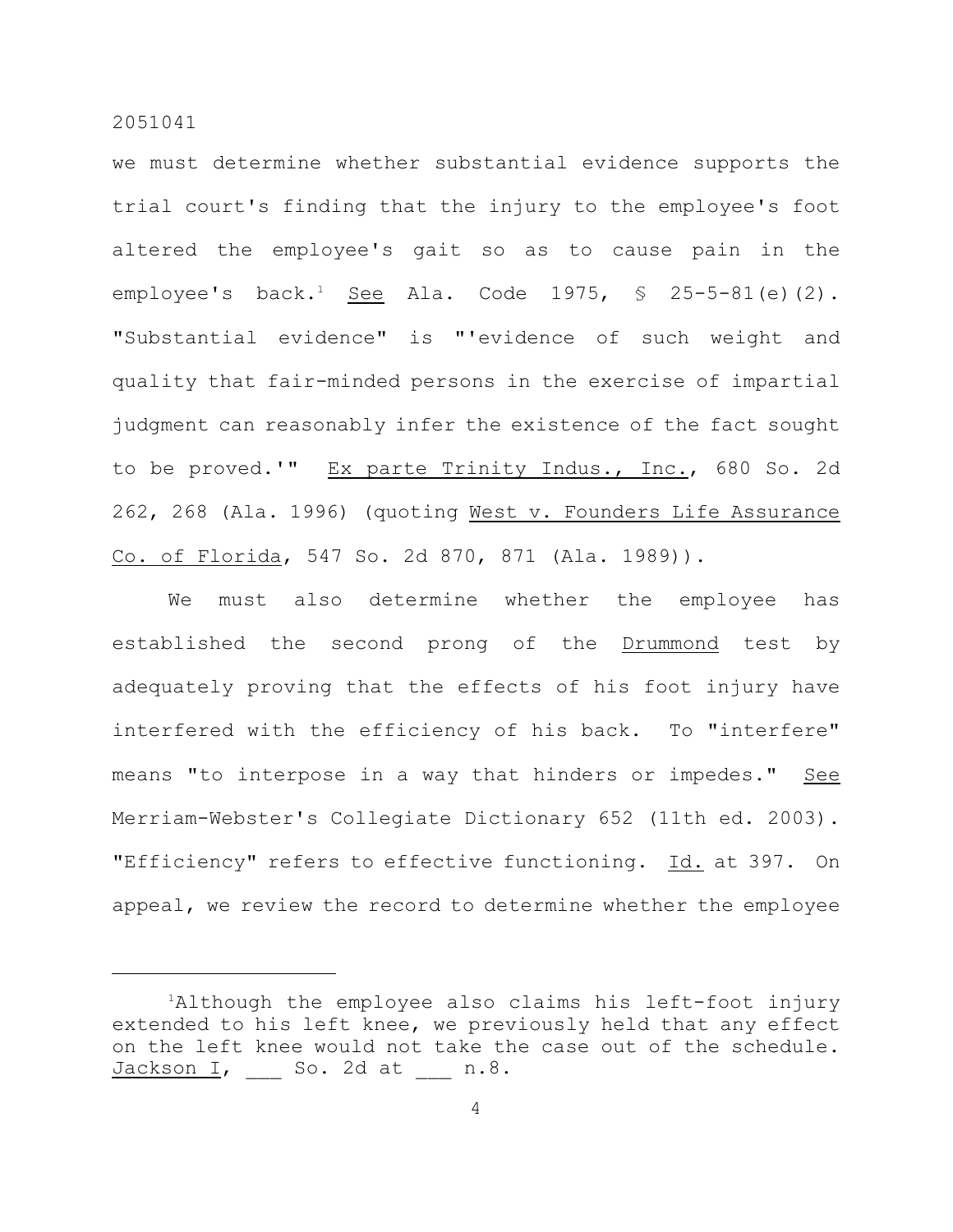presented substantial evidence indicating that the effects of his foot injury hinders or impedes the effective function of his back.

As summarized more thoroughly in our opinion in Jackson I, So. 2d at , the employee had experienced previous disabling lower back problems in 2000 that had caused him to miss work for three or four months until January 2001. According to the employee, he began to experience different back pain at some point after his October 30, 2001, workrelated accident. The employee testified that he had informed Dr. John McAndrew, his authorized treating physician, about his back pain, but that Dr. McAndrew had not documented the complaints until April 3, 2002, about three weeks after he had placed the employee at maximum medical improvement for his foot injury. Based in part on his recollection that the employee had not reported any back problem until over five months after the accident and in part on his belief that the employee's complaints of back pain were not credible, Dr. McAndrew opined that the employee's back problem bore no relationship to the foot injury. The doctor later testified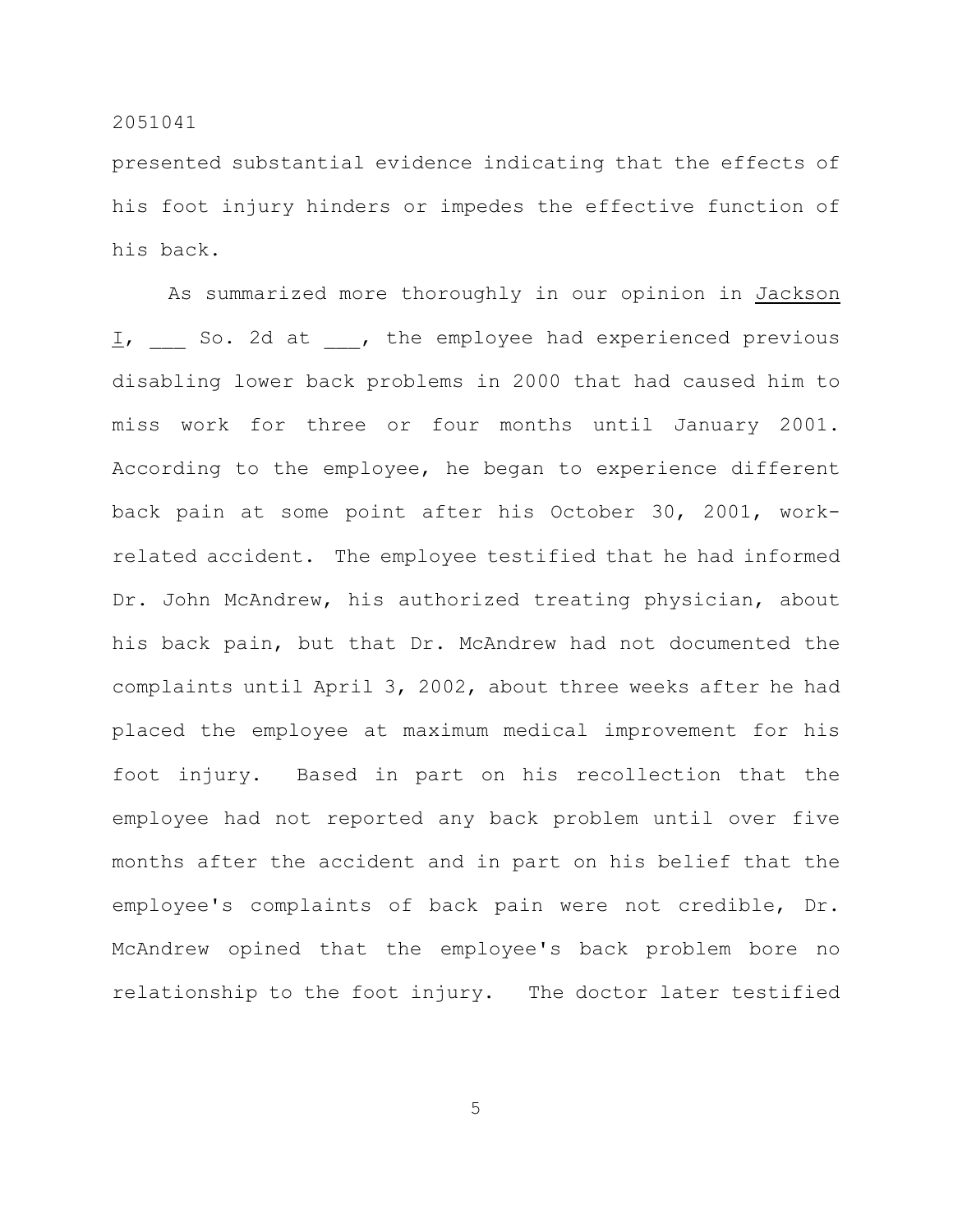that all the permanent effects of the employee's foot injury were confined to the area of the left heel below the ankle.

On October 29, 2002, Dr. McAndrew reexamined the employee and found no evidence of an altered gait even when the employee walked barefoot without orthotic aids. Therefore, the doctor released the employee to return to work with physical and hourly restrictions. The employee testified that his back constantly hurt him while working, even though he was taking his pain medication. After working for a year and a half, the employee reported to a counselor, Donald Blanton, that he experienced daily pain in his foot and back. The counselor documented that the employee was "strong other than his left foot and ankle."

On May 6, 2004, the employee demonstrated in a functional-capacities evaluation ("FCE") the ability to work in medium to heavy labor. Before and during the FCE, the employee complained of left-foot pain, but he did not have any "secondary complaints." The examiner also noted that the employee had accomplished all tasks with orthotic aids and that his "gait was within normal limits." The examiner further reported that the range of motion of the employee's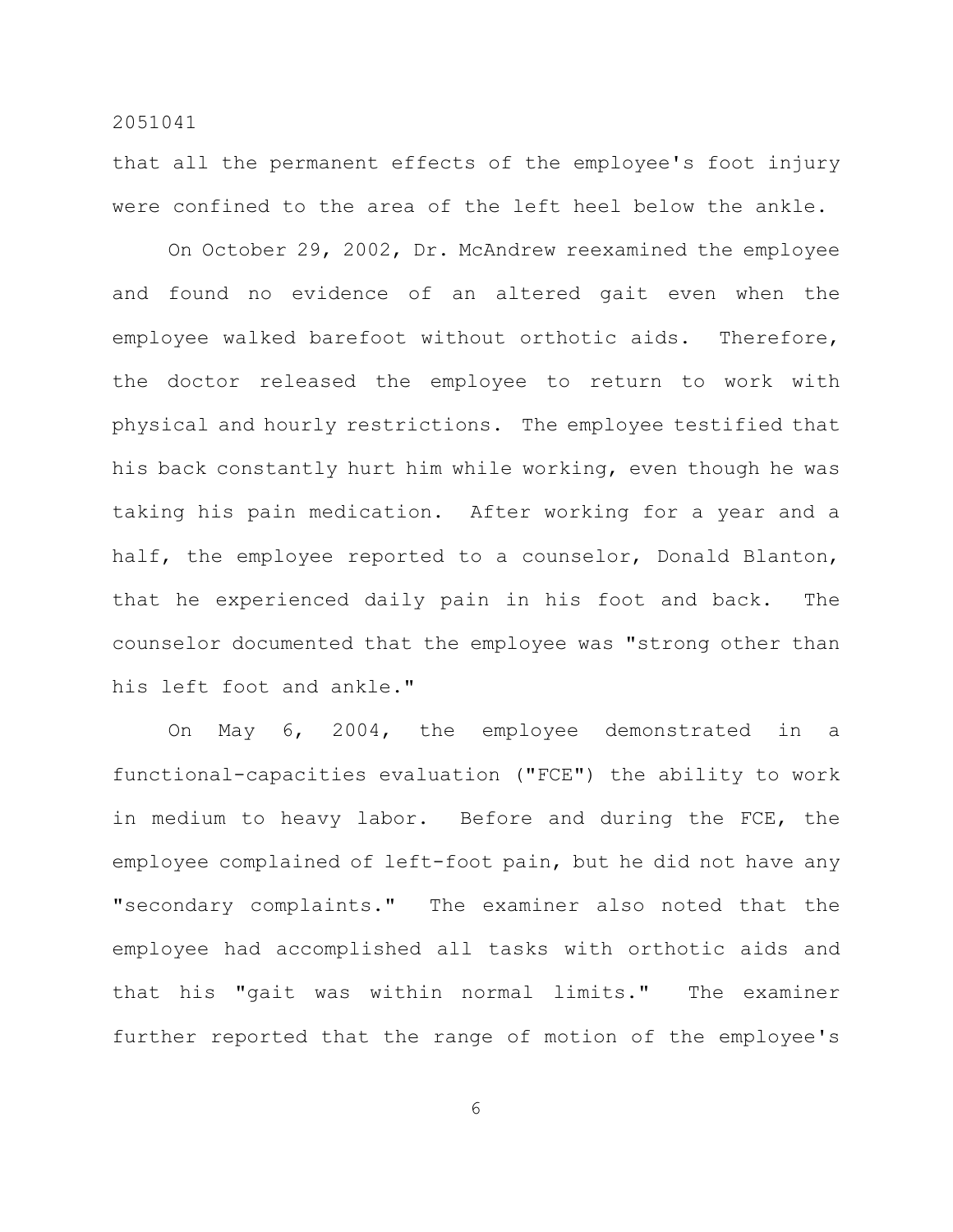back and muscle testing yielded normal results. Based on the results of this FCE, Dr. McAndrew increased the employee's work hours to eight hours per day with breaks. The employee testified that the new work schedule had worsened his pain.

The employee testified that at some point before March 11, 2005, he had visited an unauthorized physician seeking help with his worsening foot and back pain. That physician referred the employee to Dr. William Fleet, a neurologist. The employee informed Dr. Fleet that he had been having constant lower-back and left-knee pain since his work-related  $accident.^2$  After a variety of diagnostic tests, Dr. Fleet determined that the employee had no permanent disability to his lumbar spine or to his left knee. On June 17, 2005, after the employee had been excused by Dr. Fleet from working for three months, the doctor prescribed the employee a back brace and a knee brace and returned him to work with increased physical restrictions and a modified schedule. The employer

<sup>&</sup>lt;sup>2</sup>As pointed out in Jackson I, "[t]he employee testified that he had complained of left-knee pain since the accident but that his complaints went undocumented. In his deposition, however, the employee indicated that he had injured only his left heel and his back as a result of the work-related accident." \_\_\_ So. 2d at \_\_\_ n.6.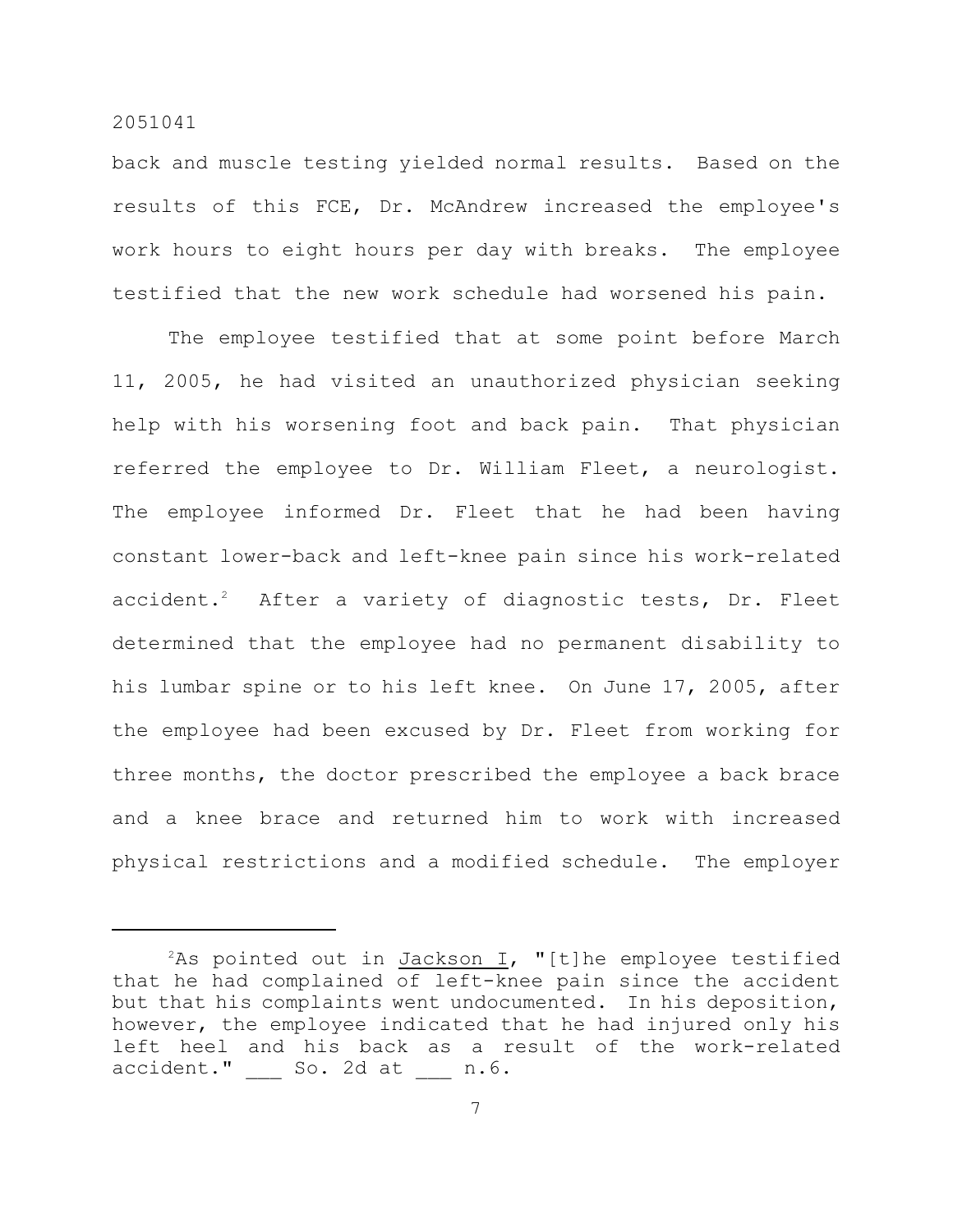could not accommodate the new restrictions, so the employee did not return to work. Dr. Fleet thereafter placed the employee at maximum medical improvement with no impairment to the back or the knee.

In his deposition, Dr. Fleet opined that, based on the employee's history, the employee's left-heel injury caused the employee's left-knee and lower-back pain. On direct examination, Dr. Fleet testified that the employee's pain in his left knee and lower back was consistent with an injury from jumping from a height. Later, he testified that he had commonly seen patients develop knee and lower-back pain with foot injuries. On cross-examination, Dr. Fleet testified that he suspected the employee may have traumatized his left knee in the initial accident but that, because the employee had had a normal MRI, any residual left-knee pain resulted from an altered gait. The doctor admitted that he had checked the employee's gait on every visit and had found it to be normal. However, the employee had told the doctor that he would start limping after standing or walking for more than 15 to 30 minutes. Ultimately, Dr. Fleet theorized that the employee's back pain resulted from his walking with an altered gait but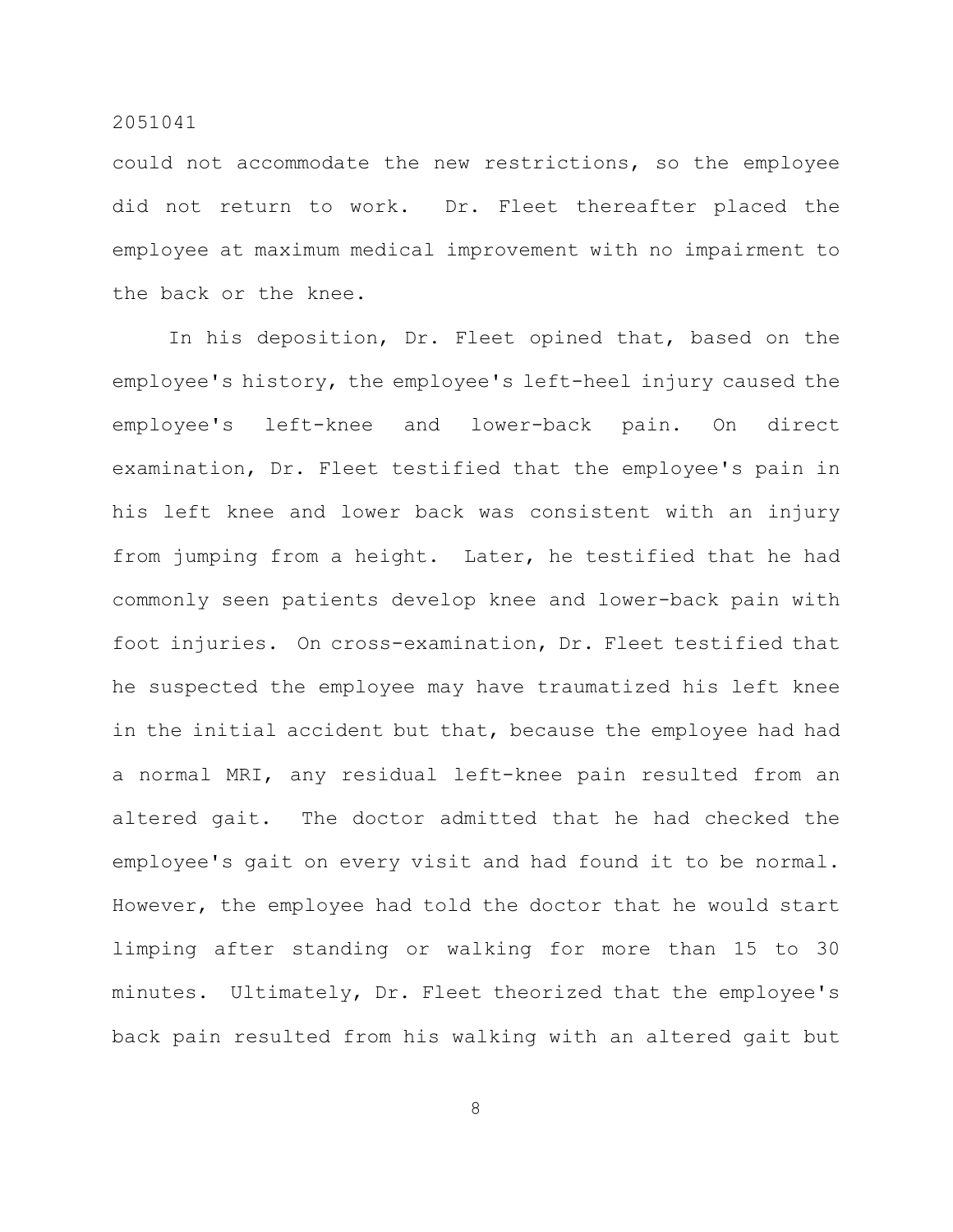that his theory might be incorrect because the employee had continued to complain of back problems even after he quit working. Dr. Fleet conceded that Dr. McAndrew was in a better position to determine if the employee's back injury related to the heel injury, but he would not outright defer to Dr. McAndrew's position on the subject.

On September 27, 2005, the employee underwent a second evaluation by Blanton. The employee told Blanton he was experiencing constant pain in his lower back and that the pain was affecting his ability to bend and twist. At trial on October 13, 2005, the employee testified that his left-knee pain causes him to change his gait. The employee also stated that he believes his foot injury led to his back pain because he did not have the same type of back pain before his accident. The employee said that he experiences pain in his lower back near the belt level every day, that the pain in his back is less than the pain in his left heel, but is still present, $^3$  and that the pain in his back persists even when he

 $3$ In his December 2002 deposition, the employee testified that he experienced pain in the middle/upper part of his back above his belt line.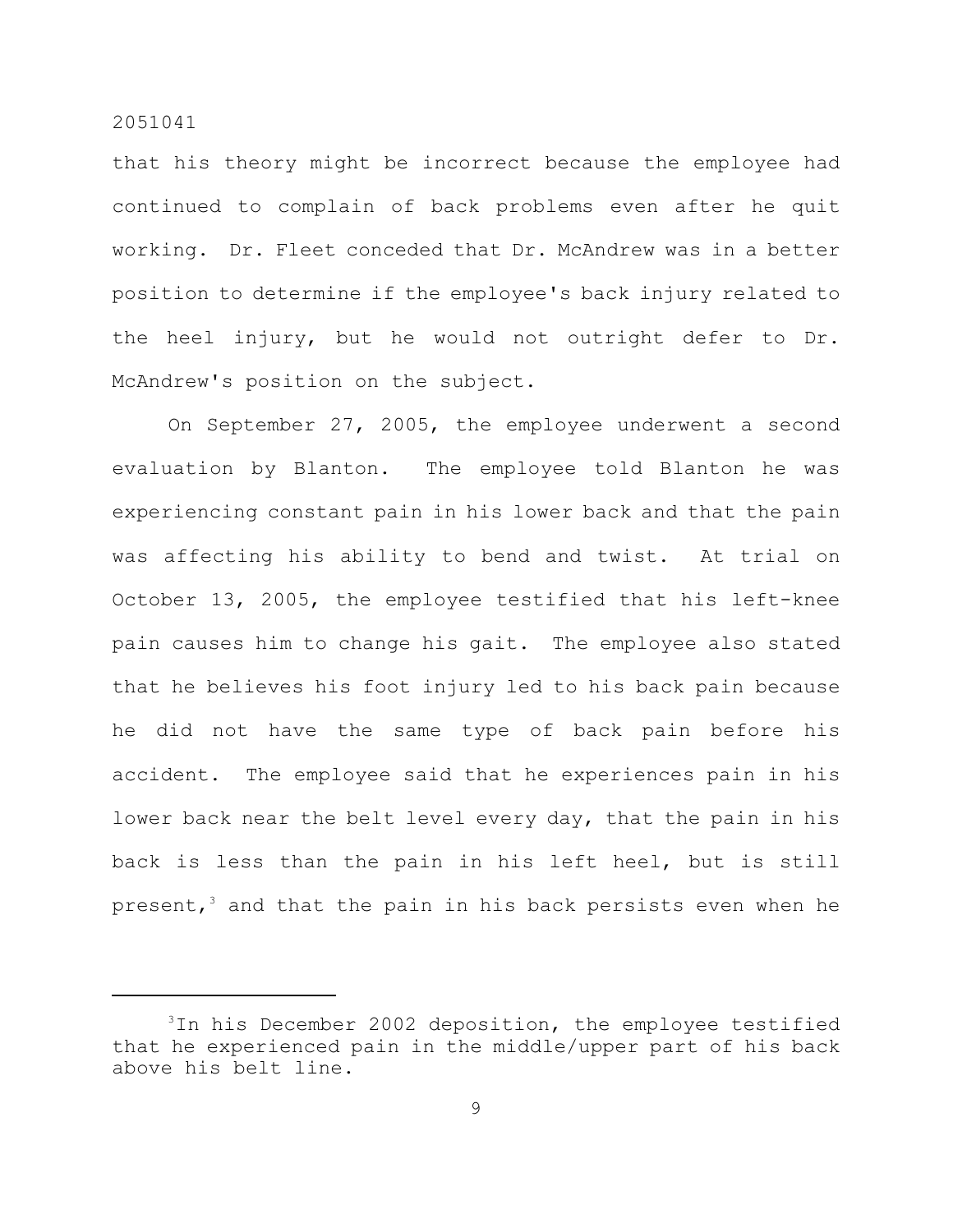takes his medication. He also testified that his lower-back pain affects his ability to bend and twist from side to side.

Based on the above evidence, a fair-minded person in the exercise of impartial judgment could conclude that the injury to the employee's left foot had caused the employee pain in his left knee that altered his gait, which, in turn, caused the employee to experience lower-back pain that interfered with his normal functioning. Although the record contains a great deal of evidence indicating that the employee did not walk with an altered gait, Dr. Fleet testified that the employee had told him he would limp after walking for 15 or 30 minutes, and the employee testified at trial that his leftknee pain caused him to change his walk. A fair-minded person, exercising impartial judgment, could conclude from that testimony that the employee's left-heel injury resulted in an altered gait.

On the key issue whether the employee's altered gait caused the employee's back pain, Dr. Fleet testified that he believed that it did. Although Dr. Fleet's testimony is not stated as strongly as it could be, and although he believed that Dr. McAndrew could better make that determination, Dr.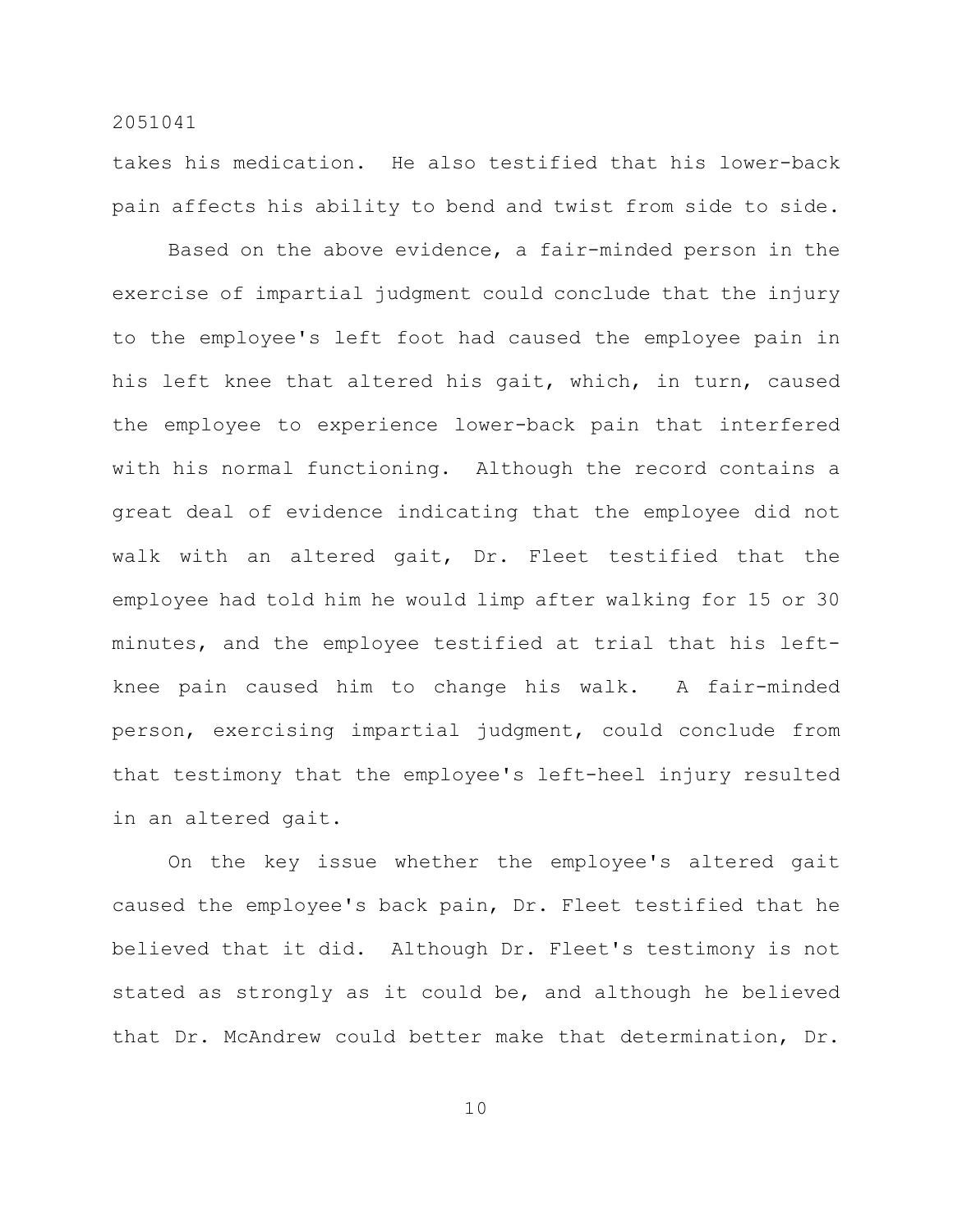Fleet did not retract his opinion. The employee also testified that ever since his accident he had experienced back pain that was different from the back pain he had experienced before the work-related accident. This circumstantial evidence suggests a causal connection between the foot injury and the employee's back pain. See Alamo v. PCH Hotels & Resorts, Inc., [Ms. 2060560, Dec. 14, 2007] So. 2d , (Ala. Civ. App. 2007) (Moore, J., concurring specially). Based on the evidence, a fair-minded person, exercising impartial judgment, could conclude that the employee's altered gait caused the pain in the employee's back.

Finally, the employee informed Blanton and testified at trial that his back injury adversely affects his ability to bend and twist from side to side. That testimony illustrates that the employee's back pain interferes with the efficiency of the employee's back. At a minimum, the trial court, acting as a fair-minded fact-finder, could have concluded in the exercise of impartial judgment that the function of the employee's lower back had been hindered.

The evidence contained in the record meets the definition of "substantial evidence."